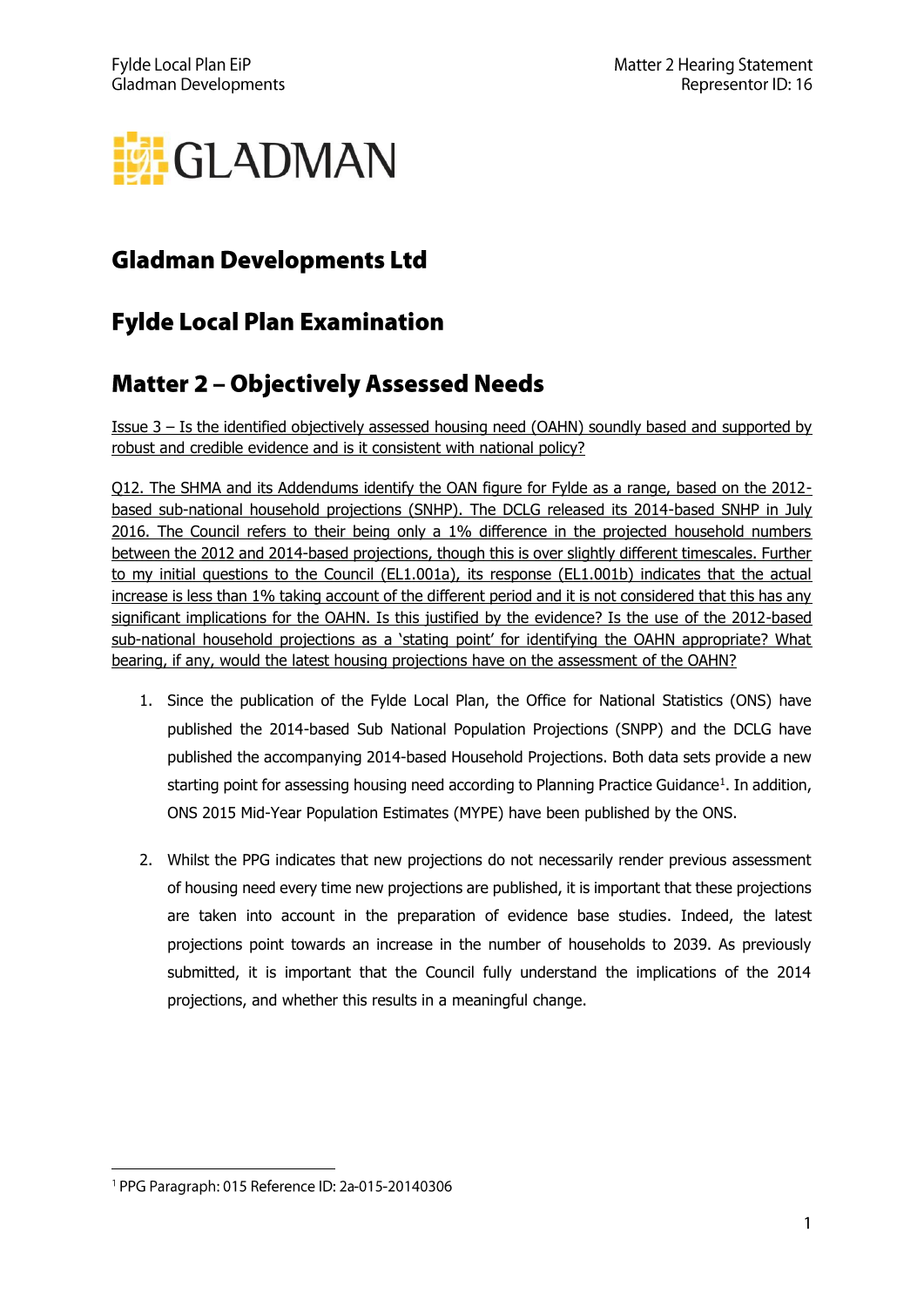Q14. Does the assessment of OAHN take sufficient account of market signals as well as other market indicators in relation to the balance between the demands for and supply for housing?

- 5. Gladman consider that the assessment of housing need has not adequately taken market signals into account, as it has not made any specific uplift to address worsening market signals i.e. affordability.
- 6. The Council consider that 'the housing requirement figure of 370 dwellings per annum provides an uplift of 50% above the 2012 SNHP projection, providing for growth identified as likely in the market signals analysis.' The PPG indicates that sensitivity testing can be carried out to take consideration of local circumstances such as household formation rates<sup>2</sup>, however the use of a household formation rate adjustment as a mechanism to respond to market signals in order to improve affordability is not considered to be appropriate.
- 7. Adjustments made to household formation rates are only considered to account for demographic change, and not worsening market signals. Indeed, the Inspector's conclusions on the Arun Local Plan Examination<sup>3</sup> confirmed that adjustments applied to Household Formation Rates should be considered independently of a market signals adjustment. Paragraph 1.28 of the Inspector's Report states 'The Hearn report's upward adjustment of 26-28dpa (rounded to 25pa) should be added to the 820pa to assist an increase in household formation for the key 25-34 age group, mainly as a demographic adjustment…'
- 8. The adjustment to household formation rates of younger people is therefore a demographic adjustment, and should be applied separately to the consideration of market signals.

## Q16. In relation to affordable housing:

- a. Is the SHMA's methodology for assessing affordable housing needs robust and in line with Government guidance?
- b. The Plan recognises that the full amount of affordable housing needed per annum is not deliverable. Has the Council considered the option of a higher housing requirement to assist in delivering more affordable dwellings?
- 9. The Council recognise that affordability is a significant issue in the borough. This is supported by paragraph 143 of the authority's Housing Requirement Paper 2016 which states:

"Affordability does continue to be a significant issue with the ratio of lower quartile house prices to earnings levelling out at about 5.78 for 2015. The ratio has dropped lower than the national

<sup>2</sup> PPG ID: 2A-017-20140306

<sup>&</sup>lt;sup>3</sup> Arun Local Plan Examination - Examination Library reference: IDED18